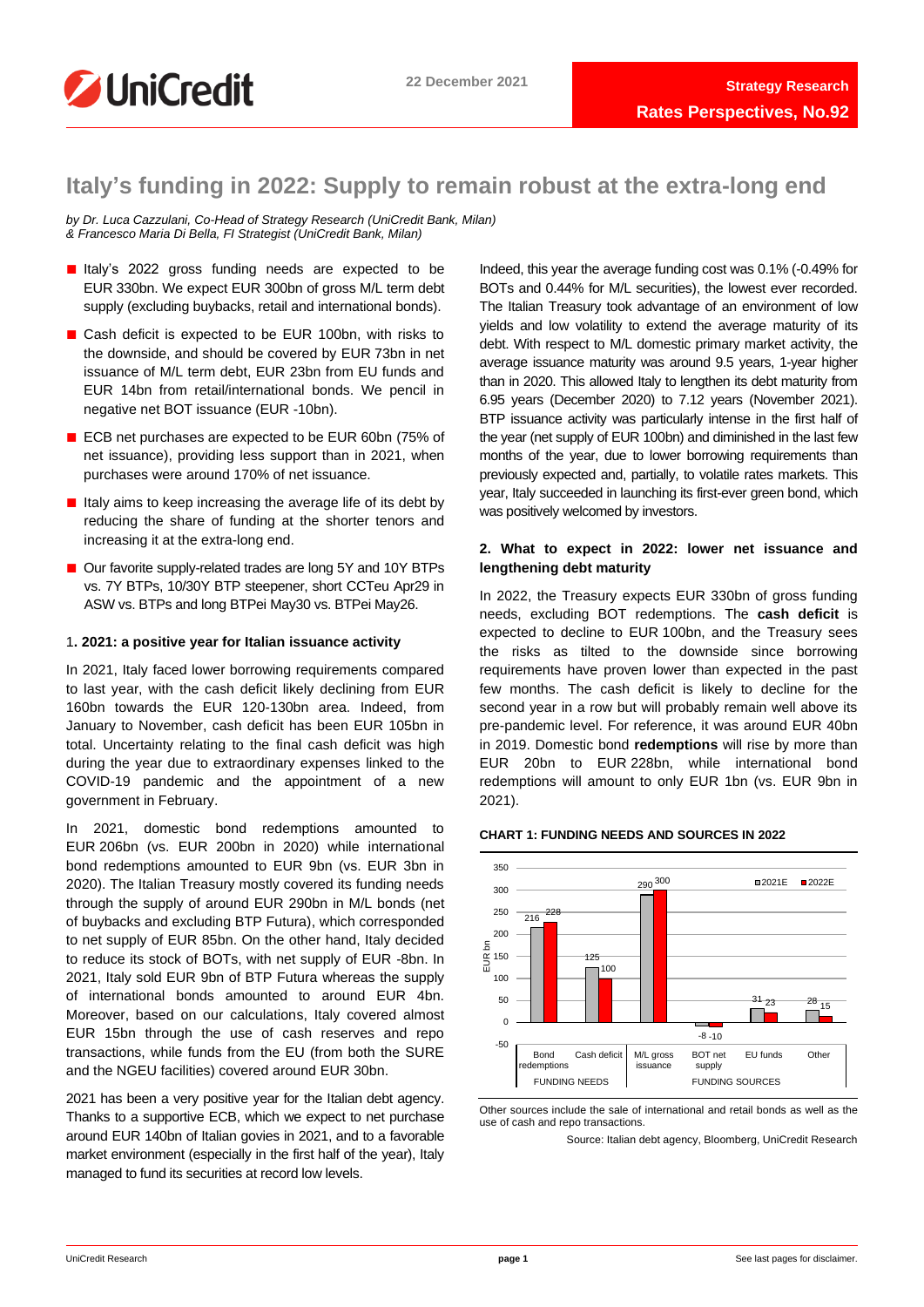

Next year, Italy plans to issue EUR 315bn of M/L bonds, in line with 2021. We expect Italy to sell EUR 300bn of **M/L domestic bonds** (net of buybacks), EUR 10bn higher than in 2021. Indeed, the decline in the cash deficit will be more than offset by higher bond redemptions and less support from other funding sources. We expect around EUR 10bn to come from **BTP Futura** supply, in line with the past two years, while we pencil in EUR 5bn of **international bond** issuance. The net supply of **BOTs** is expected to remain negative (EUR -10bn). Finally, part of the funding needs will be covered by **NGEU loans**, which we expect to amount to EUR 23bn. Conversely, the SURE facility is unlikely to be used next year.

Compared to 2021, the contribution from EU funding will be smaller, leaving a higher portion of net funding to be covered by traditional market instruments. That said, net supply of M/L bonds is likely to decline in 2022 by roughly EUR 10bn to around EUR 75bn, the lowest amount since 2019.



# **CHART 2: MORE FOCUS ON M/L SUPPLY**

Source: Italian debt agency, Bloomberg, UniCredit Research

In 2022, the Italian Treasury aims to replicate some of the results it achieved in 2021. In particular it plans to

- lengthen its debt maturity by cutting the BOT stock, as well as reducing the share of issuance in the 3Y and 5Y areas while increasing it at the extra-long end of the curve;
- broaden its investor base, launching new USD-denominated bonds and offering new bonds to retail investors;
- strengthen its presence in the green market, possibly by issuing a new benchmark; and
- remain flexible to adapt its issuance activity to market conditions and investor demand.

Since the eurozone has mostly recovered from the pandemic and due to recent inflationary pressure, the ECB has confirmed that it will cease its net purchases under the PEPP after March.

On the other hand, the ECB will increase its APP purchases to EUR 40bn in 2Q22 and EUR 30bn in 3Q22 to avoid a cliff effect in its purchases. Based on our calculations, the ECB will purchase around EUR 60bn in 2022, 75% of overall net market issuance expected. Therefore, there will be less support from the ECB than in two past years.

In line with this year, the Italian Treasury is likely to front-load its primary market activity in the first few months of 2022. This is likely to be even more pronounced next year as the ECB will purchase fewer bonds after March. As Chart 3 shows, in 1Q22 there will probably be a significant mismatch between net issuance and ECB purchases. Moreover, the election of the president of the republic may create some volatility. Therefore, we recommend a more tactical approach in the first quarter, while in the remainder of the year, a more benign supply/demand picture and presumably a quieter political environment should bode well for Italian govies.

# **CHART 3: ITALY TO FRONT-LOAD ITS ISSUANCE ACTIVITY**



Source: Italian debt agency, Bloomberg, UniCredit Research

### **3. 2022 issuance by tenor**

**BOTs:** Compared to 2020-21, BOTs will be mostly employed for the management of the cash balance. The Treasury aims to reduce the overall amount outstanding. The stock of BOTs at the end of 2021 is expected to be EUR 114bn, down from EUR 121bn at the end of 2020. We expect it to decline by around EUR 10bn in 2022.

**Repo operations:** In May 2021, the Italian Treasury started to carry out repo operations to enhance its cash management. The monthly liquidity balance obtained via repo operations was EUR 3-4bn on average, at very attractive rates thanks to the specialness of the BTPs involved. October was a particularly busy month with EUR 10bn in repos. The Treasury will continue to carry out repo operations also in 2022. In 2021, repo operations have been used as a funding tool but next year they could also be used for liquidity deployment.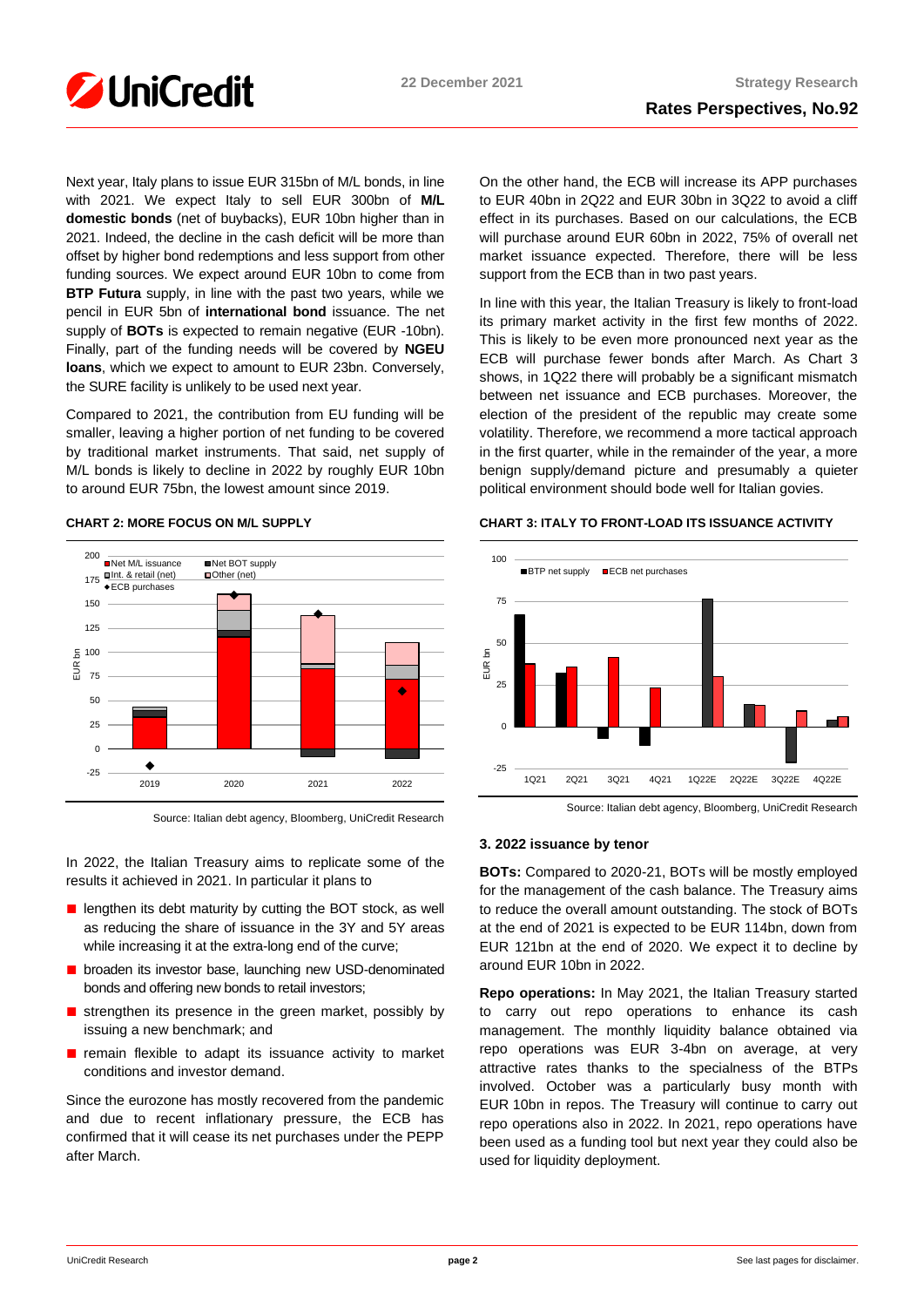

**BTP Short Term:** This instrument, with maturity between 18 and 30 months, was introduced in 2021 to replace CTZs. Gross issuance was EUR 30bn. In 2022, we pencil in gross issuance of around EUR 40bn. Given that CTZ and BTP Short Term redemptions in 2022 will amount to around EUR 45bn, net supply is likely to be negative. In 2022, the Treasury may conduct buybacks or exchange auctions including CTZ and BTP Short Term.

**CCTeu:** Gross issuance in 2021 was around EUR 25bn, including exchange auctions. The Treasury indicated that gross issuance in 2022 could be higher than in 2021, we expect an amount of EUR 27bn. Given EUR 27bn of redemptions, net issuance should be close to zero. After a period of volatility, in 2021 CCTeus returned well bid, reflecting investor appetite for ASW positions, and their valuations became closer to those of BTPs. The Treasury issued a new 8Y benchmark in 2021 and aims to sell at least one more benchmark with a maturity of between three and ten years in 2022 via either auction or syndication.

**3Y and 5Y BTP:** In 2021, gross issuance of 3Y and 5Y BTPs was EUR 41.5bn and EUR 40.5bn, respectively. Gross issuance is expected to be lower in 2022 for both maturities, we pencil in EUR 40bn in each tenor. Declining issuance reflects lower funding needs as well as the Treasury's goal to continue to extend debt maturity. Compared to 2020, when issuance was more intense at the 3Y area, the share of funding in the 3Y and the 5Y areas was more balanced and this is expected to remain the case also in 2022.

**7Y and 10Y BTP:** Gross issuance of 7Y BTPs was EUR 39bn in 2021 and the Treasury expects a similar amount in 2022. Considering lower overall gross funding, the share of issuance at the 7Y is likely to be higher. Gross issuance of 10Y BTPs was EUR 60bn, including auctions and syndicated deals, and the Treasury expects a smaller gross issuance in 2022. Considering the lower funding needs, the share of issuance at this tenor should be in line with 2021.

**Extra-long BTP:** Issuance of extra-long BTPs was EUR 33bn in 2021, significantly lower than in 2020, as funding needs were lower and the issuer was trying to keep funding pressure at the extra-long end contained. In 2022, issuance at the extra-long end may be slightly higher than in 2021 – we pencil in a total of EUR 35bn at the 15Y, 20Y, 30Y and 50Y tenors combined. Considering the lower funding needs, the share of issuance will be higher than in 2021. New benchmarks, in line with past years, will be issued via syndication. In particular, we expect Italy to sell new 15Y and 30Y bonds. Italy might decide to reopen the 50Y benchmark via syndication if market conditions are favorable.

**BTPeis:** In 2021, gross issuance of BTPeis was EUR 15bn, including a new 30Y, BTPei May51, and net issuance was negative (EUR -4bn). In 2022, BTPei gross issuance is expected to be in line with that of 2021.

Redemptions will be EUR 11bn so that net issuance should turn positive, at around EUR 4bn. On top of a new benchmark, which could have a maturity of 10/15years, we expect that most supply will consist of taps of BTPei May26 and BTPei May51.

**BTP Italia:** Italy did not issue any BTPi in 2021. In light of an exchange operation, net issuance was modestly negative. In 2022, redemptions will be small (EUR 2bn). Italy will monitor the development of the market closely and will evaluate the opportunity to adjust the features of BTPi and/or the placement process. That said, the "Premio fedeltà" (loyalty bonus) and the indexation to domestic inflation will remain key features. Negative real yields are the main obstacle to issuing a new line in 2022. At the time of writing, real yields on the BTPi curve turn positive around the 10-year maturity.

**BTP Futura:** Italy issued two new lines in 2021 for a total amount of EUR 8.7bn. The treasury plans to sell at least one new line in 2022, with a second possible depending on funding needs. We pencil in an overall amount of EUR 10bn. The maturity of the new bond will be selected depending on market conditions close to the issue date. The structure of BTP Futura may be the same as in previous issues or contain new elements if this is deemed appropriate.

**Green bonds:** Following the approval of the Green Bond Framework, Italy issued EUR 8.5bn of a 20-year green BTP bond. Given the very strong demand (books in excess of EUR 80bn), Italy tapped the bond for additional EUR 5bn. Depending on market conditions, BTP Apr45 may be reopened, also via auction. In 2022, Italy will evaluate the launch of a new benchmark. With respect to the tenor of the new green bond, the Italian Treasury has indicated a shorter maturity than BTP Apr45. Therefore, we expect a new bond in the 15-20Y area. In total, we expect EUR 12bn of green bond issuance.

**International bonds:** Italy issued two USD bonds in 2021 under its global bond program for an overall amount of USD 4.5bn. The international bond program targets highprofile institutional investors and aims to enlarge the investor base. In 2022, Italy aims to consolidate its presence as a USD-bond issuer and will evaluate the possibility of reopening existing bonds or selling new lines. Currency exposure will be hedged via cross-currency swaps.

**Debt management operations:** In line with previous years, the Treasury will carry out buybacks and exchange auctions with the goal of improving market efficiency, easing tensions on single bonds or maturity buckets and smoothing the redemption profile. In this respect, the years most likely to be affected are 2023, 2024 and 2025. Buyback/exchange operations may also be implemented via syndication. During 2021, buybacks amounted to EUR 10bn and exchange auctions to EUR 5bn. We expect a similar amount for 2022.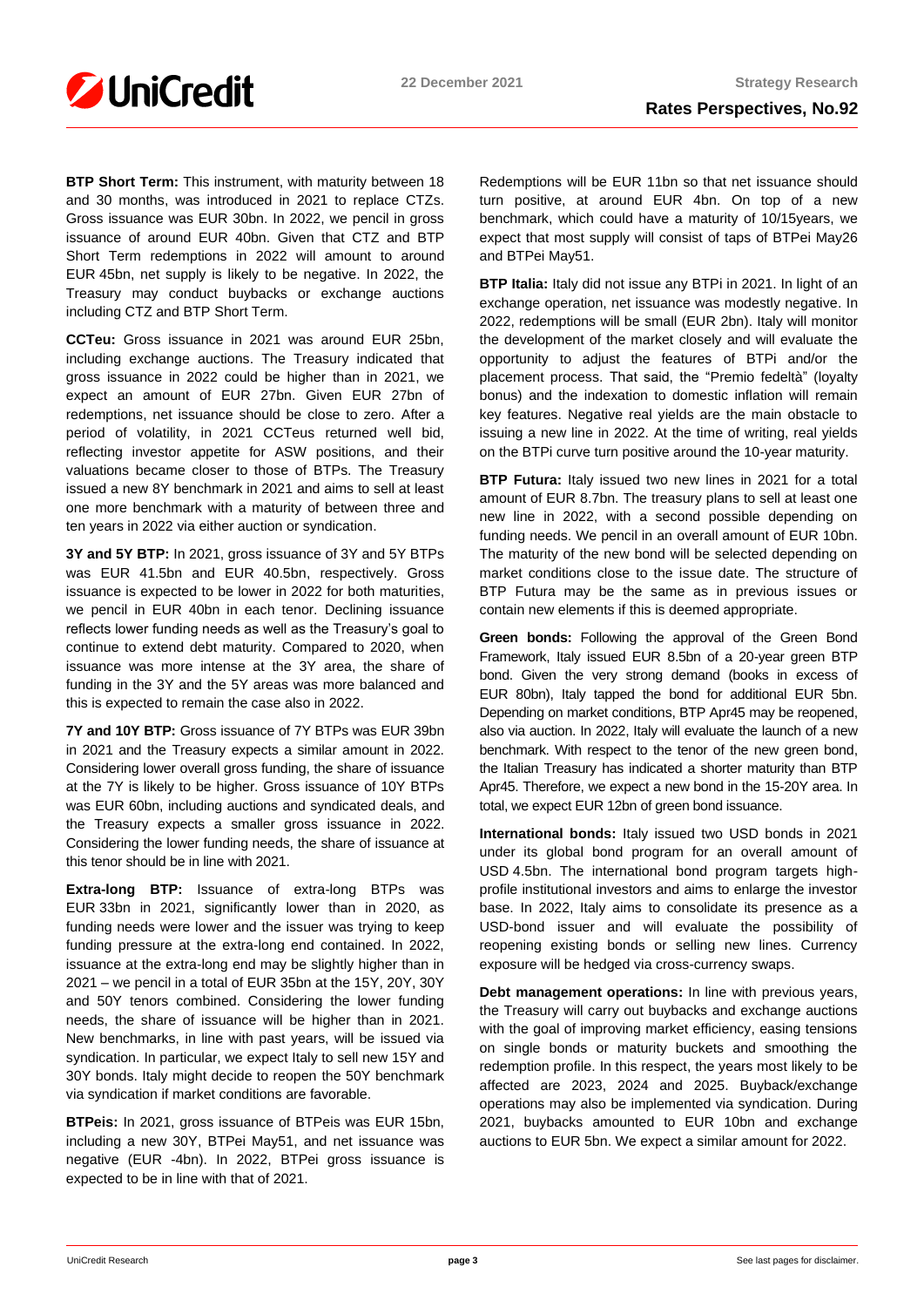

Next year, Italy will continue to have the possibility to reopen off-the-run bonds through its facility reserved for specialists.

Should rates remain as low as they have been in 2021, the Treasury will evaluate the possibility of new IRS aimed at lengthening the debt maturity and reducing the average cost paid on swaps.

# **CHART 4: FUNDING MIX 2022 VS. 2021**





# **4. New benchmarks expected for 2022**

Below are the number of new benchmarks that we expect to be issued next year, together with their possible timing:

| <b>New benchmarks</b> | <b>Number</b>  | Possible timing of<br>the first benchmark |
|-----------------------|----------------|-------------------------------------------|
| <b>BTP Short Term</b> | $\overline{2}$ | 1Q (end January)                          |
| CCTeu                 | 1/2            | 1Q (end January)                          |
| 3Y BTP                | 2              | 2Q                                        |
| 5Y BTP                | 2              | 1Q (end February)                         |
| 7Y BTP                | 2              | 2Q                                        |
| 10Y BTP               | 2/3            | 2Q                                        |
| 15Y BTP               | 1              | 1Q - January                              |
| 20Y BTP               | $\Omega$       |                                           |
| 30Y BTP               | 1              | 1Q - February/March                       |
| 50Y BTP               | $\Omega$       |                                           |
| Green BTP (15-20Y)    | 1              | 3Q                                        |
| 10Y BTPei             | 1              | 1Q - February/March                       |
| <b>BTP Futura</b>     | 1/2            | 2Q                                        |
| USD-denominated bonds | 1/2            | 2Q                                        |

### **TABLE 1: NEW LINES AND POSSIBLE TIMING**

Source: Italian debt agency, Bloomberg, UniCredit Research

For CCTeus, the Treasury indicated at least one new line. However, given the target for gross issuance, we think two new lines in 2022 are more likely.

Italy plans to sell at least one new 10Y BTP in 2022. As issuance activity at this bucket will be abundant (EUR 60bn), we expect the Italian Treasury to issue 2 or 3 new benchmarks via either auction or syndication. In 2021, it sold three new 10Y benchmarks.

Issuing a new BTP Italia is going to be difficult as long as real yields are negative.

# **5. Introduction of single-limb CAC bonds**

Once the reformed ESM Treaty will have been ratified by the parliaments of all 19 ESM Members and come into force, new bonds issued by euro area sovereigns with maturity of longer than one year will be issued with single limb CACs as opposed to the dual limb CACs currently in use. Sovereign debt is typically divided into series. Single-limb CACs allow the majority vote to take place at the level of all of these series combined, without the need for a majority at the level of the holders of each individual series. A discussion of the pros and cons of the single limb mechanism is beyond the scope of this note, a very good introductory discussion can be found on the EU website [here.](https://europa.eu/efc/efc-sub-committee-eu-sovereign-debt-markets/collective-action-clauses-euro-area_en)

# **6. Italy's funding: how to trade it**

- Go long 5Y and 10Y BTPs vs. 7Y BTPs: Based on our calculations, almost 14% of next year's total BTP supply will be in the 7Y area of the curve, higher than in the past. Considering that the Italian Treasury is likely to sell a new CCTeu at this bucket, primary market activity will be abundant in this area, which in the past has generally been less liquid compared to the 5Y and 10Y areas. On the other hand, 5Y supply is likely to decline for a second year in a row, both in absolute terms and as a percentage of funding. Therefore, we like going long 5Y and 10Y BTPs vs. 7Y BTPs. As shown in the chart below, the wings have recently cheapened vs. the 7Y area. 3M carry and roll-down on this trade is about nil.
- **10/30Y steepener:** In 2021, primary market activity in the 30Y area was subdued, with Italy issuing no new benchmarks. Next year, Italy intends to intensify its issuance activity in the 30Y area while keeping 10Y BTP supply mostly unchanged as a share of funding. For this reason, we like a 10/30Y steepener trade. Moreover, the 10/30Y BTP spread is currently trading rather flat at 85bp, roughly 10bp below its YTD average, since demand for high convexity bonds has been strong in the eurozone recently. We think that appetite for extra-long bonds will diminish going forward. 3M carry and roll-down on this trade is about 4bp.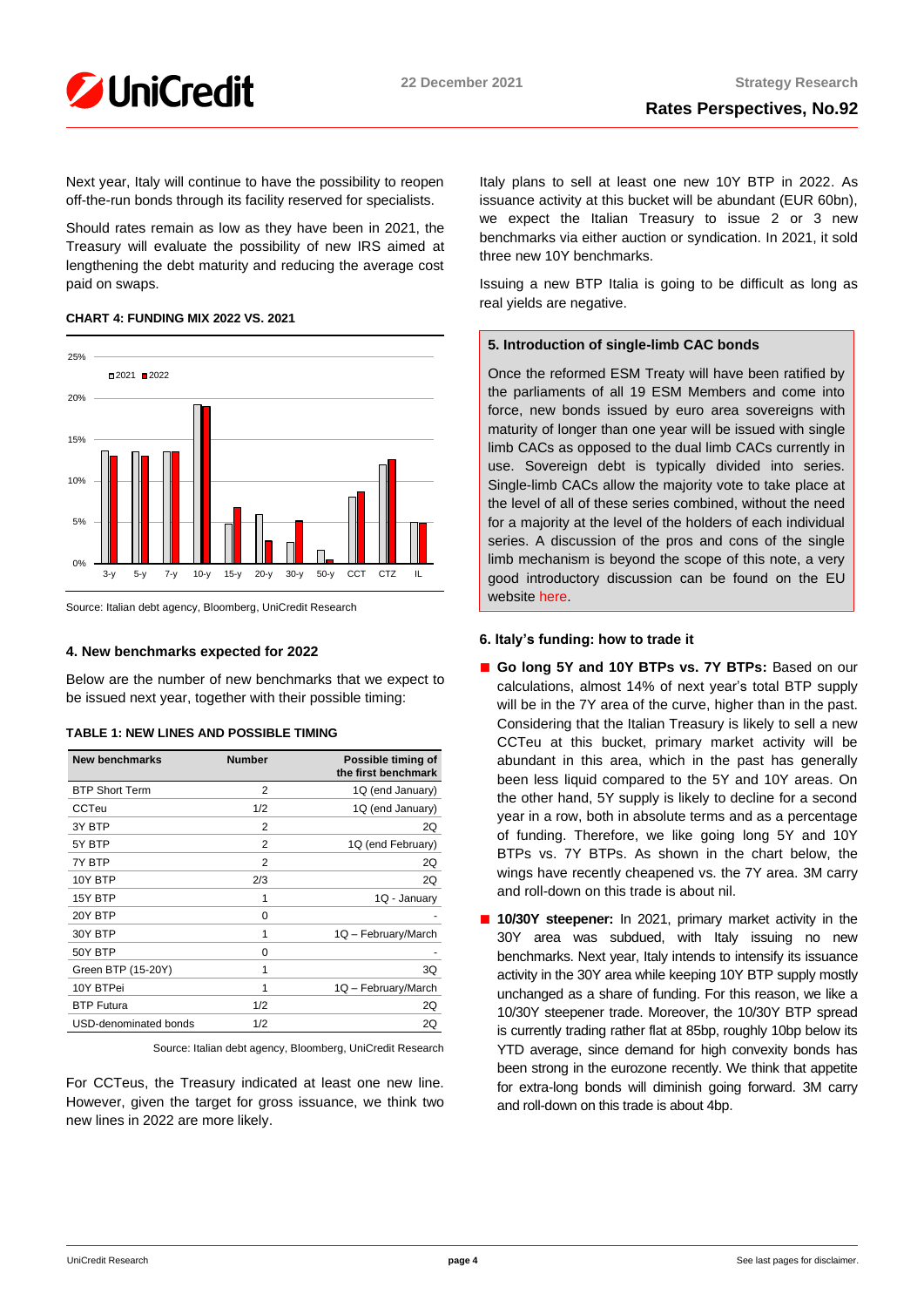





Source: Italian debt agency, Bloomberg, UniCredit Research

- Sell CCTeu Apr29 vs. BTPs in ASW: Reflecting strong demand for credit spread exposure, long-dated CCTeus have richened relative to BTPs. This is especially the case for CCTeu Apr29, which is the only one trading more expensive in ASW than BTPs with similar maturity, by about 5/10bp. In 2022, net supply of CCTeus should be neutral or marginally negative, hence providing ongoing support to the asset class. However, we expect a new benchmark to be issued in 1Q22 and this will likely put cheapening pressure on the current benchmark.
- Buy BTPei May30 vs. BTPei May26: The current 10Y benchmark, BTPei 0.4% May30, has an outstanding of almost EUR 14bn and we expect a new benchmark to be issued as soon as 1Q22. As a result, we expect that most of the supply pressure in the 10Y area will be borne by the new benchmark, benefiting the outgoing benchmark. At the same time, supply at the 5Y area will most likely go on the BTPei 0.65% May26. Supply should therefore contribute to keeping the breakeven curve under steepening pressure. Considering that the breakeven curve is currently slightly inverted in the 5/10Y area, we would stay long BTPei May30 and short BTPei May26.

# **Authors**

**Dr. Luca Cazzulani**, Co-Head of Strategy Research, FI Strategist (UniCredit Bank, Milan) +39 02 8862-0640 [luca.cazzulani@unicredit.eu](mailto:luca.cazzulani@unicredit.eu)

**Francesco Maria Di Bella**, FI Strategist (UniCredit Bank, Milan) +39 02 8862-0850 [francescomaria.dibella@unicredit.eu](mailto:francescomaria.dibella@unicredit.eu)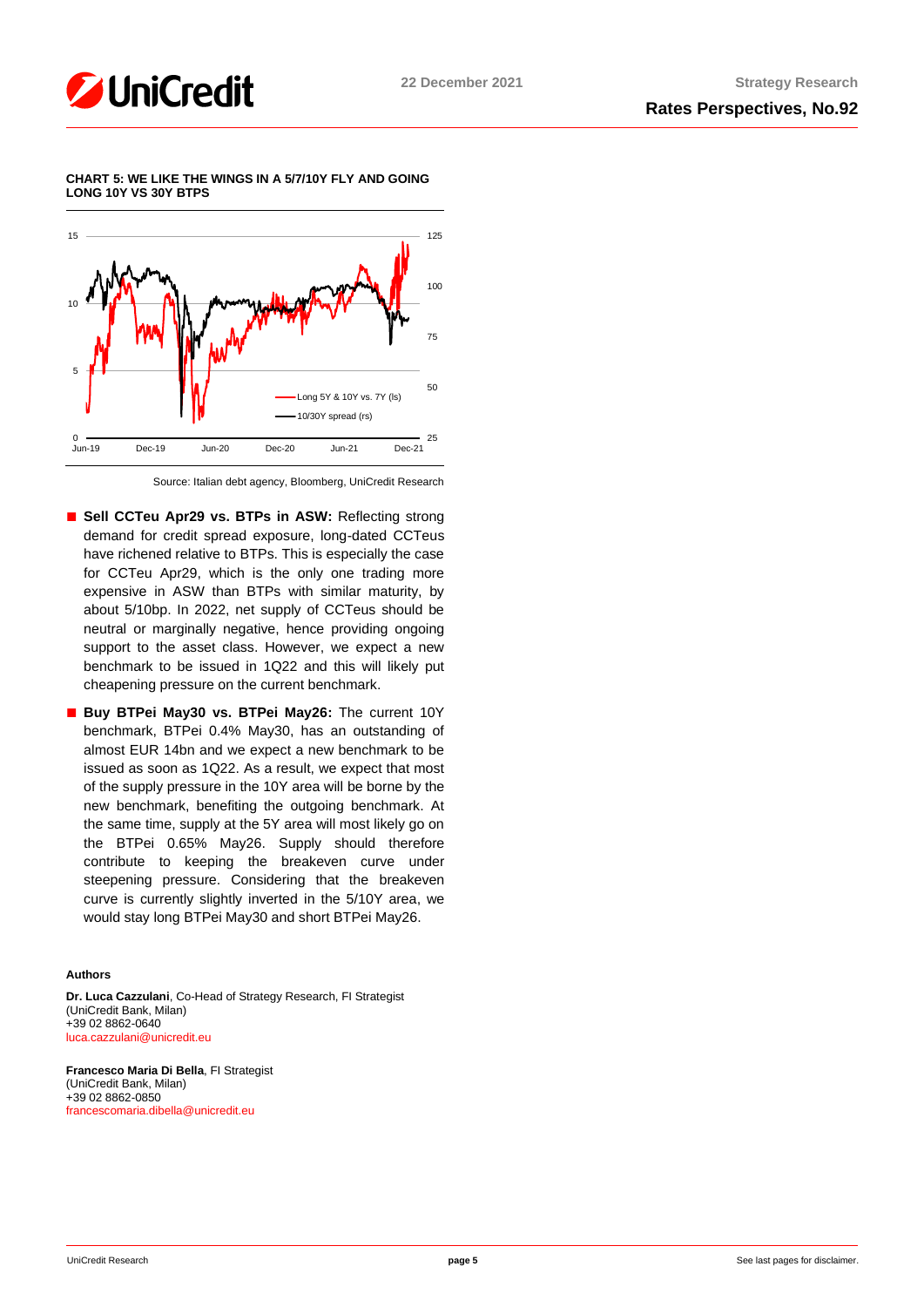

# **Previous editions of Rates Perspectives**

- [»](https://www.research.unicredit.eu/DocsKey/fxfistrategy_docs_2021_181865.ashx?EXT=pdf&KEY=KZGTuQCn4lsvclJnUgseVCsY1pNwWYpS6p9s1QyHBAmt72bVunj69Q==&T=1) EGB gross issuance to decline in 2022 but remain above EUR 1tn 1 December 2021
- [»](https://www.research.unicredit.eu/DocsKey/fxfistrategy_docs_2021_180744.ashx?EXT=pdf&KEY=KZGTuQCn4lsvclJnUgseVCsY1pNwWYpSDrsnC7pek3Qo6o4QdG1UDg==&T=1) Cliff in excess liquidity related to TLTRO should be avoided 19 July 2021
- [»](https://www.research.unicredit.eu/DocsKey/fxfistrategy_docs_2021_180333.ashx?EXT=pdf&KEY=KZGTuQCn4lsvclJnUgseVCsY1pNwWYpSfk0SvE3S76oaIky_YUON5g==&T=1) Declining inflation risk premium likely to drive eurozone breakeven rates lower in the medium term 7 June 2021
- [»](https://www.research.unicredit.eu/DocsKey/fxfistrategy_docs_2021_179186.ashx?EXT=pdf&KEY=KZGTuQCn4lsvclJnUgseVCsY1pNwWYpSJTSghNhr0dG4SAep3M0SAg==&T=1) Trading on the edge: 30/50Y BTP flattener as a hedge against volatility 9 February 2021
- [»](https://www.research.unicredit.eu/DocsKey/fxfistrategy_docs_2021_179093.ashx?EXT=pdf&KEY=KZGTuQCn4lsvclJnUgseVCsY1pNwWYpSseITqiopMUYb21i9hmCfCA==&T=1) EU bonds and Bunds...mirror, mirror on the wall, who is the safest of them all? 1 February 2021
- [»](https://www.research.unicredit.eu/DocsKey/fxfistrategy_docs_2021_178879.ashx?EXT=pdf&KEY=KZGTuQCn4lsvclJnUgseVCsY1pNwWYpSxYneOq3LGyt4eyF56Lnjig==&T=1) Italy´s 2021 funding: We still favor the 5Y tenor 8 January 2021
- [»](https://www.research.unicredit.eu/DocsKey/fxfistrategy_docs_2020_178703.ashx?EXT=pdf&KEY=KZGTuQCn4lsvclJnUgseVFcI2-vTFR2nFvdgpPgOyS7_7gSenXs8vw==&T=1) 2021: Another year of heavy issuance but ECB to remain supportive 4 December 2020
- [»](https://www.research.unicredit.eu/DocsKey/fxfistrategy_docs_2020_178319.ashx?EXT=pdf&KEY=KZGTuQCn4lsvclJnUgseVFcI2-vTFR2nRi29dMwdIovM3G3jxYh8vw==&T=1) Exploring the impact of EU bonds on the EGB market 29 October 2020
- [»](https://www.research.unicredit.eu/DocsKey/fxfistrategy_docs_2020_177861.ashx?EXT=pdf&KEY=KZGTuQCn4lsvclJnUgseVFcI2-vTFR2nyfW5CoPOGyGcSR2zWP6xCA==&T=1) Heavier supply at the long end to meet with Fed QE 14 September 2020
- [»](https://www.research.unicredit.eu/DocsKey/fxfistrategy_docs_2020_177386.ashx?EXT=pdf&KEY=KZGTuQCn4lsvclJnUgseVFcI2-vTFR2nO6XLPK2SkhnVq7fg7fdZMA==&T=1) Weakening fundamentals unlikely to weigh on OATs 9 July 2020
- [»](https://www.research.unicredit.eu/DocsKey/fxfistrategy_docs_2020_176890.ashx?EXT=pdf&KEY=KZGTuQCn4lsvclJnUgseVFcI2-vTFR2nW1DHnTvta0o0CL0_mPxnUg==&T=1) T-LTRO III: Take-up expectation and market impact 19 May 2020
- [»](https://www.research.unicredit.eu/DocsKey/fxfistrategy_docs_2020_176630.ashx?EXT=pdf&KEY=KZGTuQCn4lsvclJnUgseVFcI2-vTFR2nlVdqzbTp94Q4BdEhR8EC5A==&T=1) Eurozone funding needs in 2020 after COVID-19 23 April 2020
- [»](https://www.research.unicredit.eu/DocsKey/fxfistrategy_docs_2020_176143.ashx?EXT=pdf&KEY=KZGTuQCn4lsvclJnUgseVFcI2-vTFR2n46XMXAIB2V6cPOOjdj7_cg==&T=1) 10/30Y BTP spread: A steepener trade looks better than a flattener 3 March 2020
- [»](https://www.research.unicredit.eu/DocsKey/fxfistrategy_docs_2020_175954.ashx?EXT=pdf&KEY=KZGTuQCn4lsvclJnUgseVFcI2-vTFR2nPNmoWwinZoBS4spnPS0v9A==&T=1) Governments go green: Facts, figures and upcoming deals 13 February 2020
- [»](https://www.research.unicredit.eu/DocsKey/fxfistrategy_docs_2020_175729.ashx?EXT=pdf&KEY=KZGTuQCn4lsvclJnUgseVFcI2-vTFR2nD3IxnL2-DMsUkYgH9VwtEQ==&T=1) A deep dive into Austria´s government bond market 23 January 2020
- [»](https://www.research.unicredit.eu/DocsKey/fxfistrategy_docs_2020_175593.ashx?EXT=pdf&KEY=KZGTuQCn4lsvclJnUgseVFcI2-vTFR2nXzQVTsg1IArUTJHz7ClnKQ==&T=1) Italy´s 2020 funding outlook and how to trade it 9 January 2020
- [»](https://www.research.unicredit.eu/DocsKey/fxfistrategy_docs_2019_175462.ashx?EXT=pdf&KEY=KZGTuQCn4lsvclJnUgseVEGHysWJl2Ns9AlMl_yM9fb41Glf-ynILQ==&T=1) Supply Outlook 2020: Still heavy activity at extra-long maturities 10 December 2019
- [»](https://www.research.unicredit.eu/DocsKey/fxfistrategy_docs_2019_175097.ashx?EXT=pdf&KEY=KZGTuQCn4lsvclJnUgseVEGHysWJl2NsalH1w8p3dPurdMMtjayMTw==&T=1) Estimating and discussing the term premium on German bonds 4 November 2019
- [»](https://www.research.unicredit.eu/DocsKey/fxfistrategy_docs_2019_174747.ashx?EXT=pdf&KEY=KZGTuQCn4lsvclJnUgseVEGHysWJl2NshFxQRxeXxVYxi2cgVzAqQQ==&T=1) BTPs caught between macro fundamentals and appetite for carry trades 2 October 2019
- [»](https://www.research.unicredit.eu/DocsKey/fxfistrategy_docs_2019_174503.ashx?EXT=pdf&KEY=KZGTuQCn4lsvclJnUgseVEGHysWJl2NsCFMwr5HzJ17_YmUeW60-Ag==&T=1) ILBs pay higher Z-spreads than nominal bonds: We discuss the main drivers 11 September 2019
- [»](https://www.research.unicredit.eu/DocsKey/fxfistrategy_docs_2019_173046.ashx?EXT=pdf&KEY=KZGTuQCn4lsvclJnUgseVEGHysWJl2NsYmN8grxHaGuMlNiR5FCG-Q==&T=1) ECB´s QE 2: Number crunching and trade ideas 24 July 2019
- [»](https://www.research.unicredit.eu/DocsKey/fxfistrategy_docs_2019_172874.ashx?EXT=pdf&KEY=KZGTuQCn4lsvclJnUgseVEGHysWJl2NsU6w4VN1R8ufrSpaKVsG8hw==&T=1) BTPi breakeven curve: Too flat and too low 10 July 2019
- [»](https://www.research.unicredit.eu/DocsKey/fxfistrategy_docs_2019_172612.ashx?EXT=pdf&KEY=KZGTuQCn4lsvclJnUgseVEGHysWJl2Ns2prJ4cLGo5kZAYkhTSIwiQ==&T=1) Spain: Still a periphery country, judging from its foreign investors´ base 17 June 2019
- [»](https://www.research.unicredit.eu/DocsKey/fxfistrategy_docs_2019_172362.ashx?EXT=pdf&KEY=KZGTuQCn4lsvclJnUgseVEGHysWJl2NsmV7mtWY1YutdeERi5OnkvA==&T=1) SOFR and SONIA derivative markets: Small in size but growing 24 May 2019
- [»](https://www.research.unicredit.eu/DocsKey/fxfistrategy_docs_2019_171193.ashx?EXT=pdf&KEY=KZGTuQCn4lsvclJnUgseVEGHysWJl2NsQ363zHJuO-4ubO81Q09WWw==&T=1) Flows of eurozone investors into USTs: another factor keeping UST real yields low 8 May 2019
- [»](https://www.research.unicredit.eu/DocsKey/fxfistrategy_docs_2019_170974.ashx?EXT=pdf&KEY=KZGTuQCn4lsvclJnUgseVEGHysWJl2NsRTomOaKjVl9lFV8OK8lXLA==&T=1) ECB tiering and money market rates: The devil is in the details 16 April 2019
- [»](https://www.research.unicredit.eu/DocsKey/fxfistrategy_docs_2019_170284.ashx?EXT=pdf&KEY=KZGTuQCn4lsvclJnUgseVEGHysWJl2NsEwG0xblWxFK9BVQAB4eryA==&T=1) Who are the foreign investors in Italian government debt? A breakdown by geography and institution 3 April 2019
- [»](https://www.research.unicredit.eu/DocsKey/fxfistrategy_docs_2019_170066.ashx?EXT=pdf&KEY=KZGTuQCn4lsvclJnUgseVEGHysWJl2NsNOWCS-vPqTdpZhijXIyJ5Q==&T=1) Bund-swap has lagged Schatz in cheapening: why we expect a correction 18 March 2019
- [»](https://www.research.unicredit.eu/DocsKey/fxfistrategy_docs_2019_169883.ashx?EXT=pdf&KEY=KZGTuQCn4lsvclJnUgseVEGHysWJl2Nsz9dXRsXwpAsZUUpCjW9eRw==&T=1) Keeping in place the Fed´s current monetary policy framework will likely benefit USTs 4 March 2019
- [»](https://www.research.unicredit.eu/DocsKey/fxfistrategy_docs_2019_169681.ashx?EXT=pdf&KEY=KZGTuQCn4lsvclJnUgseVEGHysWJl2NsvFsIe2gTc3YHhaYXz8CyMQ==&T=1) Euribor and ESTER: Where we stand, where we´re going 15 February 2019
- [»](https://www.research.unicredit.eu/DocsKey/fxfistrategy_docs_2019_168976.ashx?EXT=pdf&KEY=KZGTuQCn4lsvclJnUgseVEGHysWJl2NsBRIhGRL9OpCAofKNpRdbqw==&T=1) Our scorecard for EMU countries: A useful tool for detecting misalignments in EGBs valuations 30 January 2019
- [»](https://www.research.unicredit.eu/DocsKey/fxfistrategy_docs_2019_168690.ashx?EXT=pdf&KEY=KZGTuQCn4lsvclJnUgseVEGHysWJl2Ns6zwNCeXNSn5_WEAdcnzkSw==&T=1) Six years after the introduction of CACs in the eurozone: Analyzing the effect on pricing 10 January 2019
- [»](https://www.research.unicredit.eu/DocsKey/fxfistrategy_docs_2018_168081.ashx?EXT=pdf&KEY=KZGTuQCn4lsvclJnUgseVGkpNcRXR5-WdODblZpTi0A4RE9IYOSOOA==&T=1) Supply Outlook 2019: primary market activity to gradually shift to shorter maturities 6 December 2018
- [»](https://www.research.unicredit.eu/DocsKey/fxfistrategy_docs_2018_167651.ashx?EXT=pdf&KEY=KZGTuQCn4lsvclJnUgseVGkpNcRXR5-WLbIUypeIHxyD3rdrNgjwjg==&T=1) Scarcity of Bunds to keep real yields low 29 October 2018
- [»](https://www.research.unicredit.eu/DocsKey/fxfistrategy_docs_2018_167362.ashx?EXT=pdf&KEY=KZGTuQCn4lsvclJnUgseVGkpNcRXR5-W7gOokc4_UKGkd-Hy3Wx_vg==&T=1) Measuring rating expectations for BTPs 4 October 2018
- [»](https://www.research.unicredit.eu/DocsKey/fxfistrategy_docs_2018_167162.ashx?EXT=pdf&KEY=KZGTuQCn4lsvclJnUgseVGkpNcRXR5-WLonU6aW-riDJHVt4RBRKJQ==&T=1) Scarcity of Bunds (and safe eurozone paper) will remain an issue in 2019 17 September 2018
- [»](https://www.research.unicredit.eu/DocsKey/fxfistrategy_docs_2018_166735.ashx?EXT=pdf&KEY=KZGTuQCn4lsvclJnUgseVGkpNcRXR5-WJcyLXLDNCHrk_1IGoA85eQ==&T=1) CCTs: a good buying opportunity on a medium-term horizon 30 July 2018
- [»](https://www.research.unicredit.eu/DocsKey/fxfistrategy_docs_2018_165506.ashx?EXT=pdf&KEY=KZGTuQCn4lsvclJnUgseVGkpNcRXR5-WelAdBLCjwv2CsrEf1G_7vA==&T=1) ECB QE reinvestments: maturity matters 18 July 2018
- [»](https://www.research.unicredit.eu/DocsKey/fxfistrategy_docs_2018_165296.ashx?EXT=pdf&KEY=KZGTuQCn4lsvclJnUgseVGkpNcRXR5-Wl83fmK6epfPJRPrdFbpp8A==&T=1) ECB forward guidance: we like 5/30Y flatteners and sovereign credit-risk exposure 2 July 2018
- [»](https://www.research.unicredit.eu/DocsKey/fxfistrategy_docs_2018_165113.ashx?EXT=pdf&KEY=KZGTuQCn4lsvclJnUgseVGkpNcRXR5-WdMw8JSHF2Ih6d0UhMlk5iA==&T=1) Investing in USTs: to hedge or not to hedge? 18 June 2018
- [»](https://www.research.unicredit.eu/DocsKey/fxfistrategy_docs_2018_164967.ashx?EXT=pdf&KEY=KZGTuQCn4lsvclJnUgseVGkpNcRXR5-WLoNFhsvJBXHbE69WfFEurg==&T=1) Who holds the BTPs? Dissecting Italian public debt investor base 5 June 2018
- [»](https://www.research.unicredit.eu/DocsKey/fxfistrategy_docs_2018_164775.ashx?EXT=pdf&KEY=KZGTuQCn4lsvclJnUgseVGkpNcRXR5-WZF21zKfJuZ_5iLWWjJ2GpQ==&T=1) Italy funding, progress, cost and outlook: as good as it gets 17 May 2018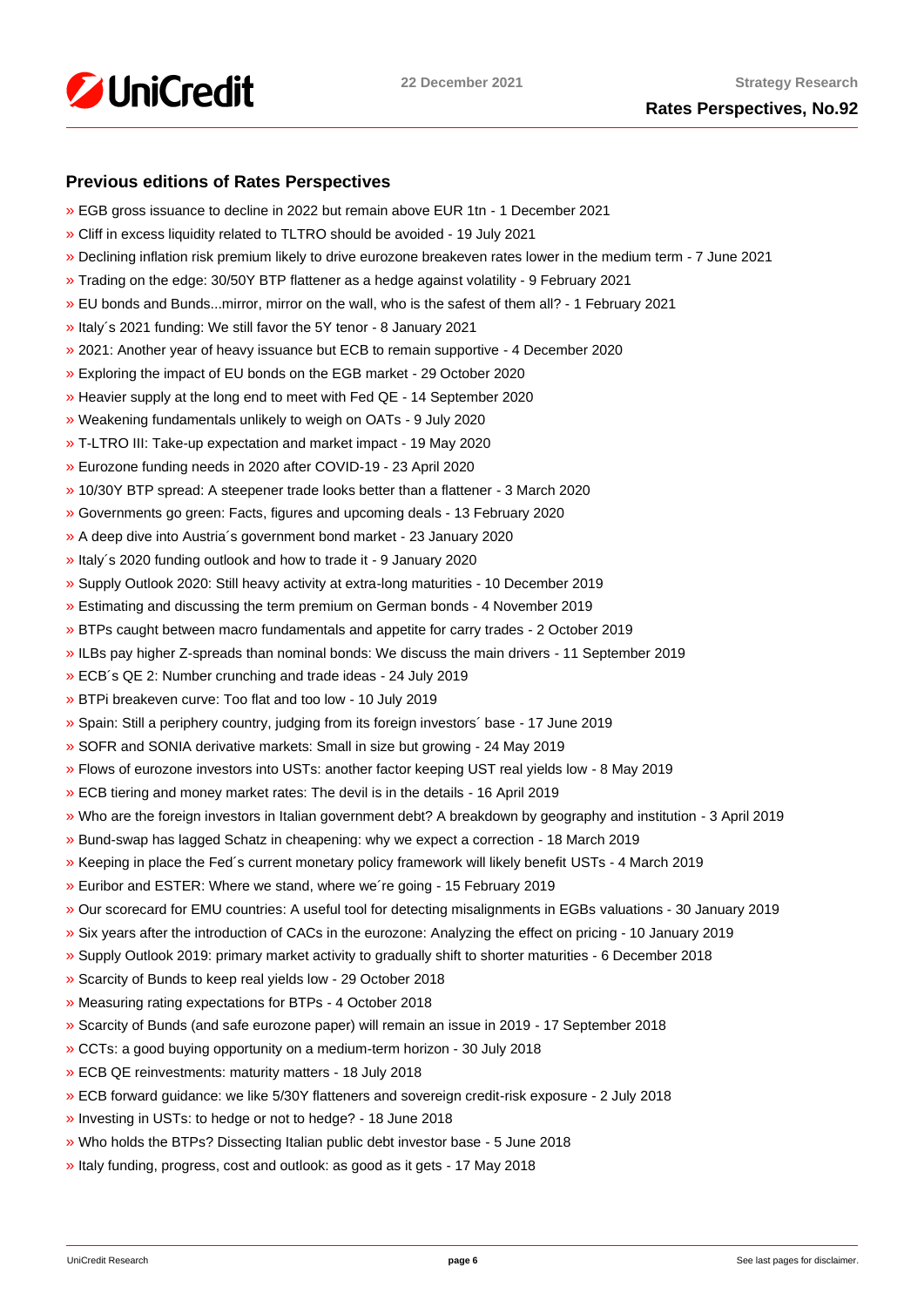

# **Legal Notices**

# **Glossary**

A comprehensive glossary for many of the terms used in the report is available on our website[: https://www.unicreditresearch.eu/index.php?id=glossary](https://www.unicreditresearch.eu/index.php?id=glossary)

### **Disclaimer**

Our recommendations are based on information obtained from or are based upon public information sources that we consider to be reliable, but for the completeness and accuracy of which we assume no liability. All information, estimates, opinions, projections and forecasts included in this report represent the independent judgment of the analysts<br>as of the date of the issue unless stated update this information or to discontinue it altogether without notice. This report may contain links to websites of third parties, the content of which is not controlled by UniCredit Bank. No liability is assumed for the content of these third-party websites.

This report is for information purposes only and (i) does not constitute or form part of any offer for sale or subscription of or solicitation of any offer to buy or subscribe for any<br>financial, money market or investment for any financial, money market or investment instrument or any security nor (iii) as marketing material within the meaning of applicable prospectus law . The investment possibilities discussed in this report may not be suitable for certain investors depending on their specific investment objectives and time horizon or in the context of their overall<br>financial situation. The investments di adverse effect on the value of investments. Furthermore, past performance is not necessarily indicative of future results. In particular, the risks associated with an investment in the financial, money market or investment instrument or security under discussion are not explained in their entirety.

This information is given without any warranty on an "as is" basis and should not be regarded as a substitute for obtaining individual advice. Investors must make their own determination of the appropriateness of an investment in any instruments referred to herein based on the merits and risks involved, their own investment strategy and their legal,<br>fiscal and financial position. As this docu bank's investment advisor for individual explanations and advice.

Neither UniCredit Bank AG, UniCredit Bank AG London Branch, UniCredit Bank AG Milan Branch, UniCredit Bank AG Vienna Branch, UniCredit Bank Austria AG, UniCredit Bulbank, Zagrebačka banka d.d., UniCredit Bank Czech Republic and Slovakia, ZAO UniCredit Bank Russia, UniCredit Bank Czech Republic and Slovakia Slovakia Branch,<br>UniCredit Bank Romania, UniCredit Bank AG New York Branch n (in negligence or otherwise) for any loss howsoever arising from any use of this document or its contents or otherwise arising in connection therewith.

This report is being distributed by electronic and ordinary mail to professional investors, who are expected to make their own investment decisions without undue reliance on this publication, and may not be redistributed, reproduced or published in whole or in part for any purpose.

This report was completed and first published on 22 December 2021 at 15:10.

### **Responsibility for the content of this publication lies with:**

### **UniCredit Group and its subsidiaries are subject to regulation by the European Central Bank**

a) UniCredit Bank AG (UniCredit Bank, Munich or Frankfurt), Arabellastraße 12, 81925 Munich, Germany, (also responsible for the distribution pursuant to §85 WpHG). Regulatory authority: "BaFin" – Bundesanstalt für Finanzdienstleistungsaufsicht, Marie-Curie-Str. 24-28, 60439 Frankfurt, Germany.

b) UniCredit Bank AG London Branch (UniCredit Bank, London), Moor House, 120 London Wall, London EC2Y 5ET, United Kingdom. Regulatory authority: "BaFin" –<br>Bundesanstalt für Finanzdienstleistungsaufsicht, Marie-Curie-Str. 2 regulatory status are available on request.

c) UniCredit Bank AG Milan Branch (UniCredit Bank, Milan), Piazza Gae Aulenti, 4 - Torre C, 20154 Milan, Italy, duly authorized by the Bank of Italy to provide investment services.

Regulatory authority: "Bank of Italy", Via Nazionale 91, 00184 Roma, Italy and Bundesanstalt für Finanzdienstleistungsaufsicht, Marie-Curie-Str. 24-28, 60439 Frankfurt, Germany.

d) UniCredit Bank AG Vienna Branch (UniCredit Bank, Vienna), Rothschildplatz 1, 1020 Vienna, Austria. Regulatory authority: Finanzmarktaufsichtsbehörde (FMA), Otto-Wagner-Platz 5, 1090 Vienna, Austria and subject to limited regulation by the "BaFin" – Bundesanstalt für Finanzdienstleistungsaufsicht, Marie-Curie-Str. 24-28, 60439 Frankfurt,<br>Germany. Details about the extent of our reg

e) UniCredit Bank Austria AG (Bank Austria), Rothschildplatz 1, 1020 Vienna, Austria. Regulatory authority: Finanzmarktaufsichtsbehörde (FMA), Otto-Wagner-Platz 5, 1090 Vienna, Austria

f) UniCredit Bulbank, Sveta Nedelya Sq. 7, BG-1000 Sofia, Bulgaria. Regulatory authority: Financial Supervision Commission (FSC), 16 Budapeshta str., 1000 Sofia, Bulgaria g) Zagrebačka banka d.d., Trg bana Josipa Jelačića 10, HR-10000 Zagreb, Croatia. Regulatory authority: Croatian Agency for Supervision of Financial Services, Franje Račkoga 6, 10000 Zagreb, Croatia

h) UniCredit Bank Czech Republic and Slovakia, Želetavská 1525/1, 140 92 Praga 4, Czech Republic. Regulatory authority: CNB Czech National Bank, Na Příkopě 28, 115 03 Praga 1, Czech Republic

i) ZAO UniCredit Bank Russia (UniCredit Russia), Prechistenskaya nab. 9, RF-119034 Moscow, Russia. Regulatory authority: Federal Service on Financial Markets, 9 Leninsky prospekt, Moscow 119991, Russia

j) UniCredit Bank Czech Republic and Slovakia, Slovakia Branch, Šancova 1/A, SK-813 33 Bratislava, Slovakia. Regulatory authority: CNB Czech National Bank, Na Příkopě 28, 115 03 Praha 1, Czech Republic and subject to limited regulation by the National Bank of Slovakia, Imricha Karvaša 1, 813 25 Bratislava, Slovakia. Regulatory authority: National<br>Bank of Slovakia, Imricha Karvaša 1, 813 25

k) UniCredit Bank Romania, Bucharest 1F Expozitiei Boulevard, 012101 Bucharest 1, Romania. Regulatory authority: National Bank of Romania, 25 Lipscani Street, 030031, 3rd District, Bucharest, Romania

l) UniCredit Bank AG New York Branch (UniCredit Bank, New York), 150 East 42nd Street, New York, NY 10017. Regulatory authority: "BaFin" – Bundesanstalt für Finanzdienstleistungsaufsicht, Marie-Curie-Str. 24-28, 60439 Frankfurt, Germany and New York State Department of Financial Services, One State Street, New York, NY 10004-1511 Further details regarding our regulatory status are available on request.

#### **ANALYST DECLARATION**

The analyst's remuneration has not been, and will not be, geared to the recommendations or views expressed in this report, neither directly nor indirectly.

All of the views expressed accurately reflect the analyst's views, which have not been influenced by considerations of UniCredit Bank's business or client relationships.

### **POTENTIAL CONFLICTS OF INTERESTS**

You will find a list of keys for company specific regulatory disclosures on our websit[e https://www.unicreditresearch.eu/index.php?id=disclaimer.](https://www.unicreditresearch.eu/index.php?id=disclaimer)

**RECOMMENDATIONS, RATINGS AND EVALUATION METHODOLOGY** 

You will find the history of rating regarding recommendation changes as well as an overview of the breakdown in absolute and relative terms of our investment ratings, and a note on the evaluation basis for interest-bearing evaluation basis for interest-bearing securities on our website https://www.unicreditre

**ADDITIONAL REQUIRED DISCLOSURES UNDER THE LAWS AND REGULATIONS OF JURISDICTIONS INDICATED**

You will find a list of further additional required disclosures under the laws and regulations of the jurisdictions indicated on our website [https://www.unicreditresearch.eu/index.php?id=disclaimer.](https://www.unicreditresearch.eu/index.php?id=disclaimer) 

E 20/1